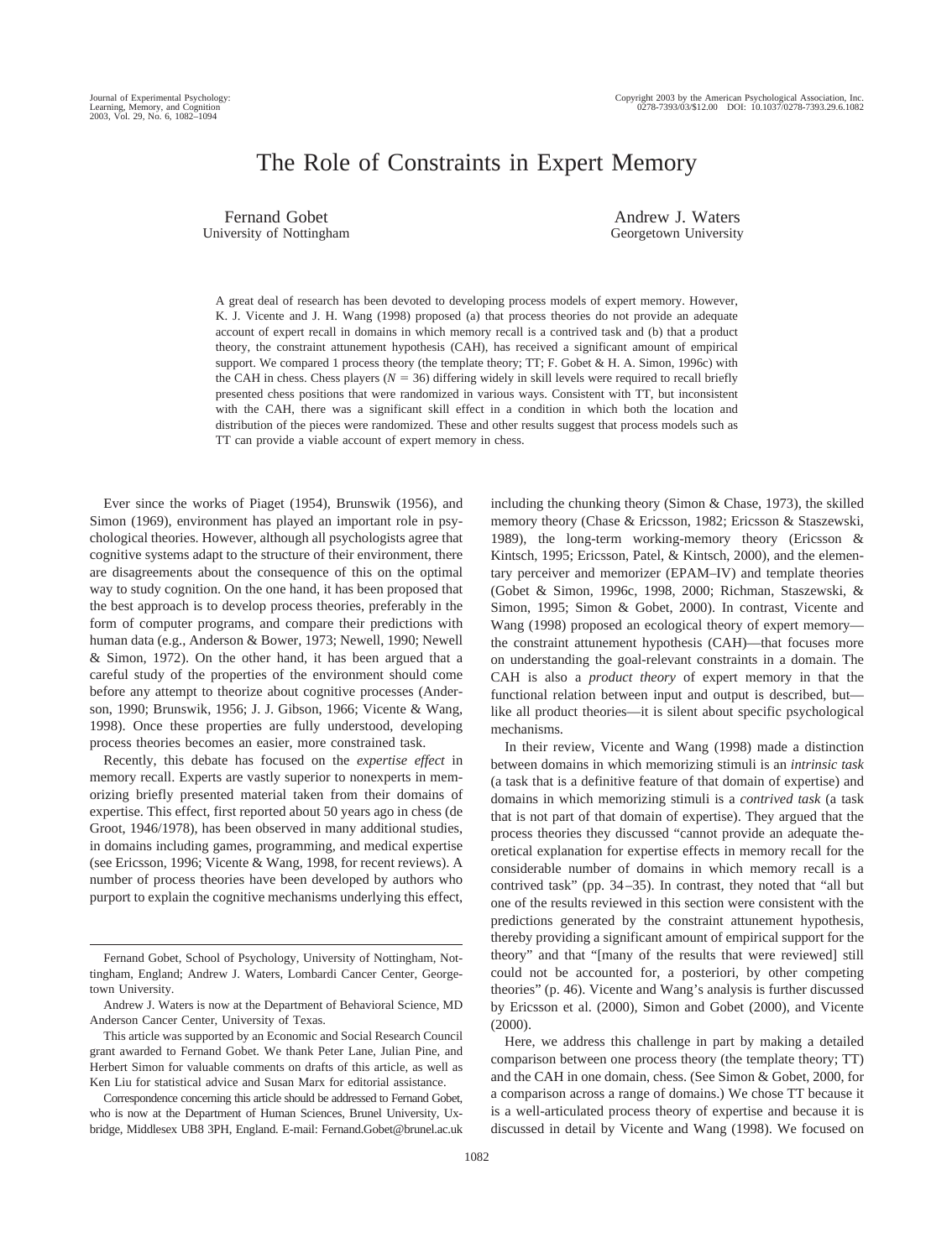chess because Vicente and Wang's review contained 6 chess experiments (of 10) and because—as we discuss later in this article—they explicitly proposed an experiment in which the predictions of the CAH and TT differ. Thus, a major goal of the article was to compare the predictions of TT and the CAH under experimental conditions in which they make different predictions.

We start by describing the CAH and TT. We then argue that the theories can be disentangled by examining recall for different types of randomized chess positions. Predictions of TT are derived from a simulation study. Predictions of the CAH are derived from Vicente and Wang's (1998) article. Finally, we report a human study that tested these predictions.

# The CAH

The CAH is derived from E. J. Gibson's (1969) specificity theory and Rasmussen's (1985) notion of abstraction hierarchy. It represents an outgrowth of ecological theories of cognition, which stress the importance of the environment over internal processes. Vicente and Wang (1998) stated the CAH as follows:

There can be expertise effects [in memory recall] when there are goal-relevant constraints (i.e., relationships pertinent to the domain) that experts can exploit to structure the stimuli. The more constraint available, the greater the expertise advantage can be. Fully random stimuli have no constraints, so no expertise advantage would be expected. To realize these potential advantages, experts must be attuned (i.e., they must attend) to the goal-relevant constraints in question. If they do not pick up on this information, then no expertise advantage is expected. (p. 36)

To define the goal-relevant constraints, Vicente and Wang (1998) proposed that for each particular domain, an abstraction hierarchy should be constructed (p. 36). In the abstraction hierarchy, there are constraints on relationships both within and between levels of the hierarchy. For example, one important feature of an abstraction hierarchy is that levels of the hierarchy are connected by means-end relationships (p. 37). Vicente and Wang claimed that these types of constraint are the goal-relevant constraints that experts can exploit when recalling material within their domain.

Vicente and Wang (1998, pp. 55–57) sketched an abstraction hierarchy for chess. This hierarchy has five levels: board, paths, tactics, strategies, and purpose. The lowest level, board, consists of the number and type of pieces as well as the physical properties of the board. For example, the number of pieces imposes constraints on the possible physical configurations (e.g., not more than 16 pieces of the same color). The second level, paths, consists of the constraints resulting from the rules governing the movement of pieces. The next level, tactics, "is constrained by the meaningful and effective ways in which moves can implement goal-relevant strategies" (p. 56). About the next level, strategies, Vicente and Wang noted that "masters do not constrain their moves by the rules of the game or tactics alone. Rather, their actions are also highly constrained by the higher order strategic plans that they have adopted to achieve a win (cf. Holding, 1985)" (p. 56). Finally, the highest level, purpose, constrains the strategies that can be meaningfully chosen.

The CAH explains expertise effects for standard chess positions in the following manner. When an expert looks at a position, he or she may attune to a strategic configuration (e.g., white attacking black with a wing attack), thereby ruling out other strategic factors. The strategic configuration constrains tactical features of the position (e.g., white may have stockpiled his or her pieces on a given file), which in turn will constrain the path level (certain moves will be expected). The expert, but not the novice, has the capacity to attune to these multiple constraints, allowing better recall. Vicente and Wang (1998, p. 57) put it as follows: "The links between levels define what is goal relevant for that domain, thereby allowing people who are aware of these relations to reduce the number of meaningful alternatives that need to be considered in reconstructive recall" (p. 57).

## The Chunking and Template Theories

Simon and Chase's (1973) chunking theory (CT), which is closely related to the EPAM theory of memory and perception (Feigenbaum & Simon, 1984; Richman & Simon, 1989; Richman et al., 1995), was the first theory to specify precisely the cognitive mechanisms involved in chess memory. CT proposes that at the core of expertise lies the ability to rapidly recognize important features in the problem at hand, such as the location of groups of pieces on the board. These features are stored internally as chunks—symbols in long-term memory (LTM) having an arbitrary number of subparts and properties—that can be used as knowledge units. Chunks act as access points to semantic LTM and as the conditions of productions, whose actions may be carried out internally or externally. In the case of chess expertise, perceptual mechanisms in CT allow recognition of patterns of pieces on the board. These patterns suggest moves, which are used to update the internal representation of the board in the "mind's eye." The mind's eye acts as a relational system that stores perceptual structures. These structures, which can originate both from external inputs and from memory stores, can be manipulated by visuospatial mental operations. Finally, recognition mechanisms apply both when perceiving the external position and when examining the positions that are generated in the mind's eye during search. A subset of CT was implemented as a computer program by Simon and Gilmartin (1973).

Two weaknesses were later uncovered with CT: (a) In an interference paradigm, the theory underestimates speed of encoding into LTM (Charness, 1976), and (b) the theory does not relate mechanisms at the chunk level with the higher level representations that players use (Cooke, Atlas, Lane, & Berger, 1993; Holding, 1985). TT (Gobet & Simon, 1996c, 1998; 2000) was developed to eliminate these two weaknesses while keeping the strength of the original chunking theory. TT is able to account both for perceptual phenomena, such as players' eye movements during short presentations of unknown positions, and memory phenomena, such as immediate recall of positions. The theory is implemented as a computer program, Chunk Hierarchy and REtrieval STructures (CHREST), that offers detailed simulations of the empirical data (de Groot & Gobet, 1996; Gobet, 1993, 1998; Gobet & Simon, 1996a, 2000). Finally, an extension of the program (Gobet & Jansen, 1994) plays (weak) chess by pattern recognition recognized chunks elicit potential moves or sequences of moves.

Like CT, TT proposes that chunks are accessed by traversing a discrimination net. A discrimination net consists of a set of nodes (chunks) connected by links, which together form a treelike structure. The nodes have tests, which can be applied to check features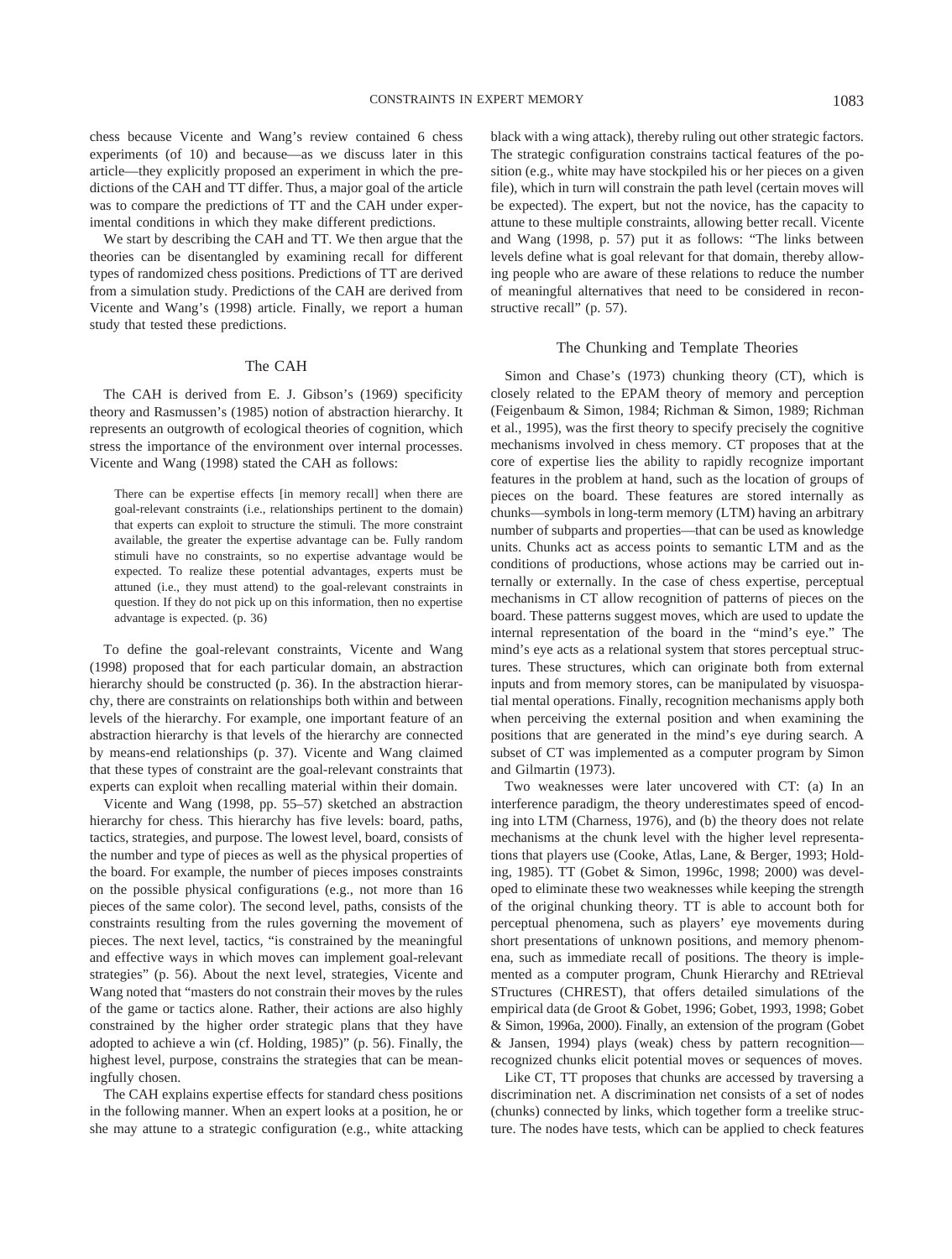of the external stimuli. The outcome of each test determines which link will be taken below a node. This net is grown by two learning mechanisms, *familiarization* and *discrimination,* which together produce a self-organizing, dynamical system. When a new object is presented to the model, it is sorted through the discrimination net, starting from the root node, until no further test applies. When a node is reached at the end of this process, the object is compared with the *image* of the node, which is the internal representation of the object. If the image underrepresents the object, new features are added to the image (familiarization). If the information in the image and the object differ on some feature or some subelement, a new link and a new node are created below the current node (discrimination).

Chunks are linked to other information stored in LTM, such as moves, plans, and tactical motives. (In its current implementation, CHREST acquires only information about patterns of pieces and sequences of moves.) Moreover, chunks that are often used in a player's practice evolve into more complex data structures (templates), which have *slots* allowing variables to be instantiated rapidly. In particular, information about piece location, piece type, or chunks can be (recursively) encoded into template slots. Slots are created at chunks where there is substantial variation in squares, pieces, or groups of pieces in the test links below. In addition to slots, templates contain a *core,* basically similar to the information stored in chunks. Altogether, templates typically store about 10 pieces, but the number of pieces can be much larger more than 20 in some cases.

Templates may be linked to other templates, allowing search at a higher level than moves (i.e., planning). TT also proposes that the information stored in the mind's eye decays rapidly and that it needs to be updated either by inputs from the external world or by inputs from memory structures. Finally, TT, like CT, proposes that search is carried out by recursively applying pattern recognition processes to the internal representation (Gobet, 1997, 1998).

## Memory for Random Chess Positions

Given that the amount of constraint in the chess stimulus is central to the CAH, one way to examine the CAH is to manipulate this variable and to observe the effects on recall. The amount of constraint can be manipulated by various randomization procedures. Indeed, historically, random material has been one of the most powerful tools for studying experts' memory in contrived tasks (see Gobet, 1998). It is important to note that Gobet and Simon (1996a, 1996b) have shown that chess experts keep some superiority with random positions, even if the skill advantage is

much less than with game positions. As simulated by CHREST (Gobet & Simon, 1996a, 2000), this result fits the predictions of the chunking and the template theories. Both of these theories assume that experts acquire a large number of perceptual chunks and that they are therefore more likely than nonexperts to pick up patterns that occur by chance in random positions.

At first sight, it might be thought that the presence of expertise effects in recall of random positions should disentangle the CAH and TT. If a position is random, there are presumably no goalrelevant constraints that can be exploited by experts, and therefore the CAH should not predict an expertise effect. However, Vicente and Wang (1998) noted that published studies have used a randomization process in which the location of the pieces on the board, but not their distribution, is randomized. In most experiments, the random positions were generated by randomizing the pieces of positions from *master-level games* after about 20 moves. Their insight is that these master-level games may have statistical properties at the board level that will be inherited by the random positions. For example, suppose that a master-level position after 20 moves has an 80% chance of containing one white queen and one black queen. The experts—who know the board level constraints of master-level games—may be able to exploit this constraint to aid recall. In contrast, the weaker players cannot exploit these constraints. Therefore, both the CAH and TT predict a small skill effect on classic random positions and cannot be distinguished with this material.

However, Vicente and Wang (1998) identified a type of random position for which the CAH makes a different prediction than does TT:

Our observation leads to a new experiment that contrasts our theory with that of Gobet and Simon (1994, 1996b). The two theories make different predictions for a truly random chess position, in which both the position and the selection of the pieces are randomly determined (as far as we know, this procedure has not been adopted before). Gobet and Simon (1996b) predicted a small but significant expertise effect for completely random positions, whereas our theory would predict no expertise effect. (p. 45)

We tested Vincente and Wang's (1998) prediction in this study. Appendix A shows the algorithm we used to generate truly random positions, and Figure 1 shows an example of a position (truly random) generated by this algorithm. As can be seen, this position violates the most basic board level constraint of chess—that a position has one white king and one black king. In addition, the position contains other unusual features such as three black knights (two or fewer would be expected) and three white bishops (two or



*Figure 1.* Examples of stimuli used in the experiment.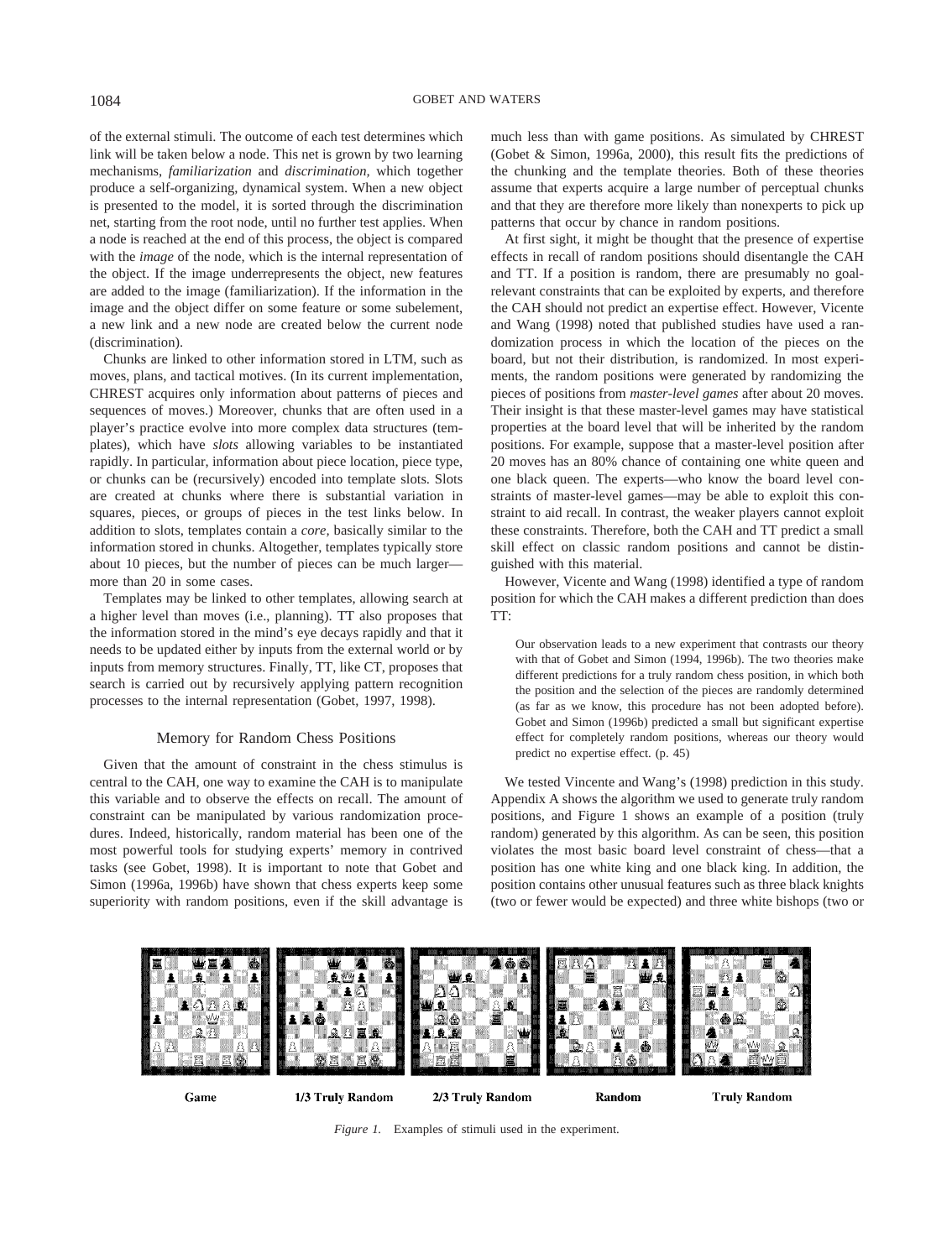fewer would be expected). Thus, unlike the classic random stimuli, these positions do not inherit the statistical properties of masterlevel positions. There are no constraints that can be exploited by the masters but not by the weaker players. Thus, the CAH predicts no skill effect in recall of these positions, whereas TT predicts a small skill effect (we later quantify this effect), because experts are still more likely to recognize more chunks in these positions than nonexperts.

## Overview of Experiments

We first address the effect of true randomization on recall with a computer simulation. This allows us to formalize TT's predictions about the relationship between skill and recall on truly random positions. Additionally, we included positions where only one third or two thirds of the pieces are truly randomized; this allows more fine-grained testing of TT's quantitative predictions (as well as of the CAH's ordinal predictions). We selected three levels of true randomization (i.e., one third, two thirds, and fully randomized), as we wished to examine the relationship between degree of randomization and template access by TT's large nets (and by the strong human players) while being careful not to overburden the human participants with too many experimental conditions (and therefore trials). This was particularly relevant, as we also included game and random positions that are typically used in expert memory studies in chess. In the human experiment that followed, chess players had to recall the same types of positions as were presented in the simulations. In this article, we show that in the case of memory for chess positions, both TT and the CAH make a number of correct predictions but that in the truly random condition proposed by Vicente and Wang (1998) TT's prediction—but not CAH's—is supported.

#### Computer Simulation Study

As noted above, Vicente and Wang (1998, p. 45) proposed an experiment that makes it possible to discriminate between the CAH and TT. The idea was to use truly random positions where not only the location but also the distribution of the pieces is randomized. The CAH predicts no skill difference for these positions, whereas TT predicts a small skill difference. As indicated above, we extended their proposed experiment by using positions where one third of the pieces are truly randomized and positions where two thirds of the pieces are truly randomized. These additional position types are useful for generating further predictions from TT and the CAH. As noted above, we also included game and random positions that are typically used in chess memory studies.

# *Method*

## *Materials*

Five types of positions were used. We refer to these as *game, random, one-third truly random (1⁄3), two-thirds truly random (2⁄3),* and *truly random* positions. Five hundred stimuli were selected by randomly sampling (without replacement) from a database of 3,100 positions taken from master-level games after about 20 moves. In the game condition, the stimuli were kept unchanged. The four types of random positions were generated using the algorithms described in Appendix A, and examples of all position types are shown in Figure 1.

## *Procedure*

Because TT is implemented as a computer program (CHREST), one may easily run it on the material proposed above and obtain quantitative predictions. We used the same version of CHREST that was used by Gobet and Simon (2000)—no parameter was altered to fit the data. We created 16 nets that ranged in size from 100 to 300,000 nodes, by letting the program scan a database of about 50,000 positions taken from master-level games (the positions were middle-game positions, taken from games played in the last 50 years). During the learning phase, the program moved its simulated eye around the board and attempted to learn the patterns within its visual field  $(\pm 2)$  squares from the fixation point) using the mechanisms of familiarization and discrimination. Template slots were created when two conditions were satisfied: (a) The number of nodes below a given node that share identical information (either a square, a type of piece, or a chunk) is greater than 3, and (b) the node to which a slot could be added contains at least five elements. Slots could encode only information referring to their types: that is, either to kind of piece, location, or chunks having a common subchunk (see chapter 8 of de Groot & Gobet, 1996, and Gobet & Simon, 2000, for details on the model).

During the testing phase, each of the 16 nets was used to simulate the recall of 500 positions of each type. Each position was presented for a simulated time of 5 s. During the presentation of the position, the model moved its simulated eyes around the board and attempted to recognize chunks (or templates). In the case of successful recognition, a pointer to the chunk was placed in visual short-term memory (STM), the capacity of which was set to 3. During the 5 s of presentation, the model could add information to LTM in two ways: by familiarization (augmenting the internal representation of a pattern), which took 2 s, and by filling information into a template slot, which took 250 ms. The third learning mechanism, discrimination, could not be used by the model, because its execution takes longer than the 5-s presentation time. All time parameters were the same as they were in the simulations reported by Gobet and Simon (2000). One should note that TT's mechanisms are the same in all position types (from game to truly random). Thus, any difference in recall performance reflects the probability that external patterns will elicit chunks or templates in LTM.

## *Data Reduction and Analysis*

We selected the 4 of the 16 nets (with 1,010, 3,008, 15,003, and 300,009 chunks) that most closely matched the mean recall of four groups of human subjects on game positions (reported in detail later in the human study<sup>1</sup>). To facilitate comparisons with the human data, we considered the 300,009 chunk model to have a rating of 235.6 in *human* units (the mean skill rating of our top group of humans). That is, we treated the 300,009-chunk model as a computer participant with a rating of 235.6. The 15,003-chunk model was considered to have a rating of 201.2 in human units (the mean skill rating of our second group of humans), the 3,008-chunk model a rating of 150.9, and the 1,010-chunk model a rating of 112.3.

We derived estimates of the skill slopes in each position type in the following manner. We used linear regression to predict recall performance (the dependent variable) from the ratings (the independent variable). We did this for each position type (i.e., game, 1⁄3 , 2⁄3 , random, and truly random) separately. We used the unstandardized parameter estimates from

<sup>&</sup>lt;sup>1</sup> For now, the reader should note that we collected recall data on four groups of human participants with mean British Chess Federation (BCF) ratings of 235.6 (Grandmasters, the strongest group), 201.2 (Masters/ Experts), 150.9 (Class A/B players), and 112.3 (Class C/D players, the weakest group). As described in more detail later, the mean recall on the game positions for the four groups was 83.7%, 61.3%, 55.1%, and 40.1%, respectively. As indicated in the text, these percentages were used to select four nets (displaying similar recall); the recall performance of these nets on the random positions was further examined.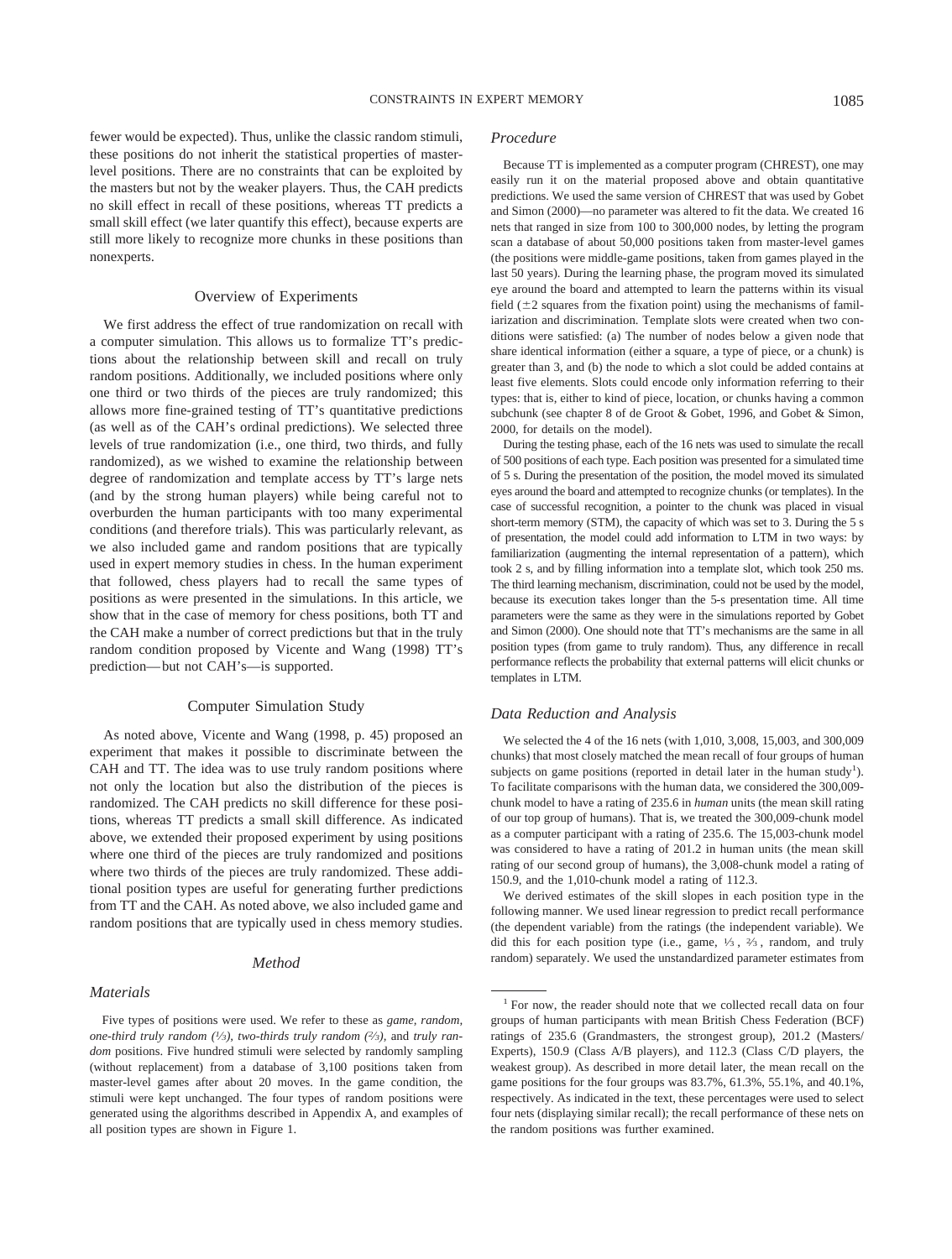these models as an index of the skill slope in each position type, and we used the *p* value of the parameter estimate to determine whether the slope was significantly different from zero. To determine whether the skill slope on one position type was steeper than that on other position types, we used regression analysis (*proc glm* in SAS) to test for Skill  $\times$  Position Type interactions, where position type was entered as a repeated measures variable. To compare the skill slope on the  $\frac{1}{3}$  positions with the mean slopes on the other random positions, we used the helmert comparison option in SAS. Given the limited sample size, one-tailed tests were used.

#### *Results*

Figure 2A shows the recall performance of the four selected nets on the different position types. In general, recall improves as a



*Figure 2.* Percentage of pieces correctly recalled as a function of type of position and number of chunks in the discrimination network for the model (A) and of skill level for the human data (B). Open squares indicate game positions; filled diamonds indicate 1⁄3 truly random positions; open circles indicate 2⁄3 truly random positions; filled triangles indicate random positions; checkered squares indicate truly random positions.

function of the number of chunks (because more and bigger chunks can be accessed with larger nets) and decreases as a function of the amount of randomization (because, as randomization increases, the likelihood of matching a chunk decreases). The estimates of the slopes in the different position types were as follows: game =  $0.331$  (*SE* = 0.032),  $\frac{1}{3}$  = 0.216 (*SE* = 0.058),  $\frac{2}{3} = 0.077$  (*SE* = 0.021), random = 0.071 (*SE* = 0.016), and truly random  $= 0.061$  (*SE*  $= 0.011$ ); the skill slopes for all position types were significantly different from zero (all  $ps < .05$ ). For the truly random positions, the parameter estimate (0.061) indicates that an increase in skill level of 100 human units (about the difference between an average club player and a Grandmaster) yields an increased recall performance of 6.1%, or roughly 1.5 pieces.

Regression analysis indicated that the skill slopes on the four randomized position types  $(1/3, 2/3, \text{random}, \text{and truly random})$ were significantly different from one another: Skill  $\times$  Position Type interaction,  $F(3, 6) = 11.1$ ,  $p = .004$  (data from the game position types were not included in this analysis). Figure 2 indicates that the skill slope for the 1⁄3 positions is steeper than it is for the other randomized positions; statistical analysis confirmed that the skill slope on the  $\frac{1}{3}$  position types was greater than the mean slope on the other three random position types,  $F(1, 2) = 11.6$ ,  $p =$ .04. The slopes on the random and truly random position types did not differ significantly from each other,  $F(1, 3) = 1.36$ ,  $p = .18$ ; the same was true for the  $\frac{2}{3}$ -truly random comparison,  $F(1, 3)$  = 2.01,  $p = .15$ .

#### *Discussion*

The purpose of the simulation study was to formalize TT's predictions. As we expected, TT predicts a skill effect in all position types, including the truly random positions. TT also predicts that skill effects become smaller with randomization. This Skill  $\times$  Position Type interaction is mainly explained by the fact that (a) large nets make it possible for CHREST to access more and larger chunks, and thus to obtain better recall performance, and (b) chunks get harder to find as positions get more random. The abrupt change in slope with game and 1⁄3 position is explained by the fact that CHREST can find templates and use their slots to fill in either the piece location or its type rapidly in game positions and, to some extent, in  $\frac{1}{3}$  positions, but not in the other types of positions. With smaller nets, CHREST can rarely find templates, even in game positions, and has to rely mainly on chunks.

There are only small differences between the skill effects on the 2⁄3 , random, and truly random position types, and they do not reach statistical significance. Thus, taken at face value, TT predicts no difference in skill slopes on these three position types. However, we note that these analyses had limited power to detect significant Position Type  $\times$  Skill interactions. In any case, TT predicts that the difference in slopes between the 1⁄3 and truly random conditions should be greater than the difference in slopes between the 2⁄3 and truly random conditions and greater than the difference in slopes between the random and truly random conditions.

## Human Study

The main purpose of the study was to compare TT's and the CAH's predictions with human data. As indicated above, TT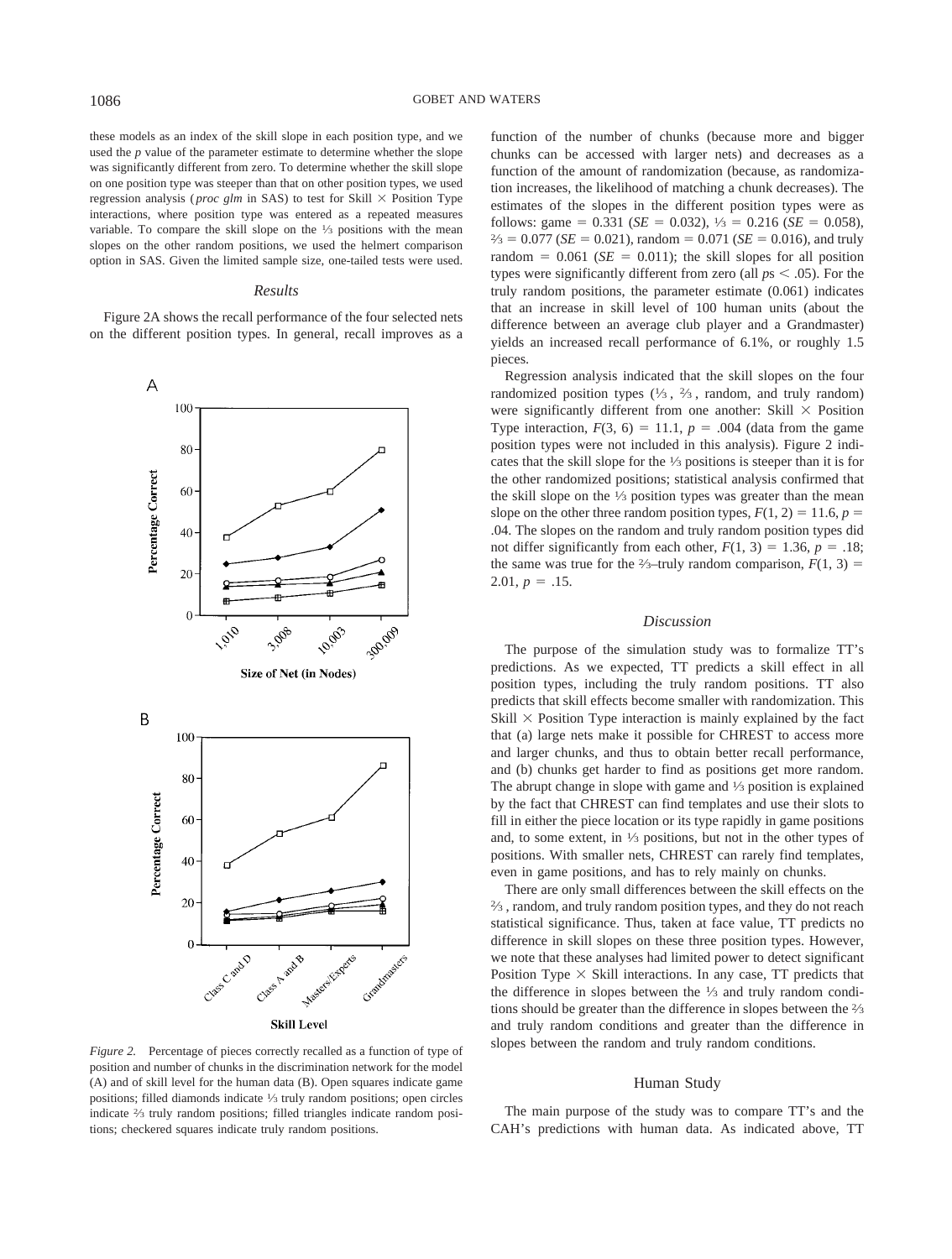| Table 1 |                                                |  |  |
|---------|------------------------------------------------|--|--|
|         | Age and Chess-Related Data for the Four Groups |  |  |

|                                      | <b>Grandmasters</b><br>$(n = 7)$ |      | Masters/Experts<br>$(n = 12)$ |      | Class $A/B$<br>$(n = 10)$ |      | Class C/D<br>$(n = 7)$ |      |
|--------------------------------------|----------------------------------|------|-------------------------------|------|---------------------------|------|------------------------|------|
| Measure                              | M                                | SD   | M                             | SD   | M                         | SD   | M                      | SD   |
| Age                                  | 34.7                             | 3.8  | 28.7                          | 8.2  | 25.5                      | 9.3  | 25.6                   | 5.8  |
| BCF rating, August 1998              | 235.6                            | 5.6  | 201.2                         | 14.8 | 150.9                     | 11.9 | 112.3                  | 9.1  |
| FIDE rating, July 1998               | 2.493                            | 44   | $2.245^{\rm a}$               | 98   | $2,045^{\rm b}$           |      |                        |      |
| No. slowplay games in the past year  | 67.6                             | 49.8 | 46.4                          | 31.4 | 20.7                      | 13.5 | 28.3                   | 14.3 |
| No. rapidplay games in the past year | 20.9                             | 27.6 | 25.2                          | 27.3 | 19.3                      | 17.1 | 7.6                    | 5.3  |
| Days since last slowplay game        | 22.4                             | 19.9 | 38.6                          | 24.0 | 63.6                      | 39.2 | 44.1                   | 31.3 |
| Studying time (hours per week)       | 16.4                             | 13.7 | 6.4                           | 9.1  | 3.7                       | 3.2  | 1.6                    | 1.7  |

*Note.* Grandmasters: 7 men; Masters/Experts: 10 men, 2 women; Class A/B: 9 men, 1 woman; Class C/D: 7 men. *Slowplay* games normally involve each player having more than 75 min thinking time for a certain number of moves. *Rapidplay* games are those in which the participant has about 30–40 min thinking time for the game.

An average of 11 players; one expert did not have a FIDE rating in the July 1998 list.

<sup>b</sup> The rating of one Class A player who had a FIDE rating in the July 1998 list.

predicts a skill effect on all position types, including the truly random positions. In contrast, the CAH does not predict a skill effect on truly random positions. It does predict skill effects on the other position types.

On the randomized positions, TT predicts that skill effects become smaller in the following manner:  $\frac{1}{3}$  (predicted slope =  $0.212$ )  $> 2/3$  (predicted slope = 0.077)  $>$  random (predicted slope  $= 0.071$ )  $>$  truly random (predicted slope  $= 0.061$ ). TT also predicts that the slope on the  $\frac{1}{3}$  positions is greater than the mean slope on other randomized position types. The CAH does not give quantitative estimates of the skill effects but predicts that the ordering of the skill slopes should be as follows: game  $>$  ran $dom >$  truly random and game  $> 1/3 > 2/3 >$  truly random. As we indicated earlier, the CAH predicts that skill effects should be greater in random positions than in the truly random positions, because the random positions inherit constraints that benefit the Masters more than the other players. The CAH does not make any straightforward predictions as to whether the skill slopes for the random positions should be smaller or greater than those in the 2⁄3 (and  $\frac{1}{3}$ ) position types.

In sum, the main goal was to examine whether skill effects were present in truly random positions, as predicted by TT but not by the CAH. We also evaluated the other predictions of TT and the CAH about the size and ordering of skill effects in different position types.

## *Method*

## *Participants*

Thirty-six participants completed the study. All participants were active chess players who had BCF ratings in both the August 1997 and August 1998 ratings list. Nineteen participants also had international ratings in the World Chess Federation (*Fe´de´ration Internationale des Echecs;* FIDE) July 1998 ratings list.2 Table 1 shows the characteristics of the sample by skill level. We split the participants into four groups. The participants in the top group (Grandmasters,  $n = 7$ ) were players with ratings of above BCF 225. The participants in the second group (Masters/Experts,  $n = 12$ ) had BCF ratings between 175 and 224. This group contained three male International Masters, one male FIDE Master, one female Grandmaster,

one female International Master, and six male Experts. The third group (Class A and B players,  $n = 10$ ) consisted of players with ratings between 125 and 174; these players can be thought of as moderate to strong club players. The final group (Class C and D players,  $n = 7$ ) contained players with ratings lower than BCF 125; these players are considered weak club players. The Grandmasters were paid £40 (U.S. \$64) for participating, Masters/Experts were paid £20 (U.S. \$32), and all other participants were paid £10 (U.S. \$16). Because previous studies (e.g., Gobet & Simon, 2000) have shown that Masters are not very keen to recall random positions, a monetary reward was used to try to keep players' motivation level high; for each skill level, the prize for the best player was the equivalent to the participation fee for this skill level. The names of the winners were kept confidential. The experiment lasted on average about 1.5 hr.

## *Materials*

*Chess stimuli.* The same five types of position were used as were used in the simulation study (see Figure 1). Twenty-five positions (with an average of 25 pieces) were taken from master games after about 20 moves and were randomly assigned to one of the five types of positions. There were thus five positions in each condition.

*Presentation software and hardware.* Chess stimuli were presented on a portable Apple MacIntosh computer using specialized software for presenting chess stimuli and recording responses (see Gobet & Simon, 1998, for a detailed description of the software used). Participants were required to use a mouse to select pieces, move pieces onto squares, and delete pieces. To go on to the next trial, the participant pressed an *OK* button on the top left corner of the computer screen.

<sup>2</sup> FIDE publishes rating lists of its members every 6 months and awards the following titles, in descending order of merit: Grandmaster, International Master, and FIDE Master. The BCF rating is an interval scale ranking competitive chess players in the United Kingdom. Skill levels have standard names, which are used in this article (the approximate corresponding ranges in BCF points are in parentheses): Grandmaster (normally above 240), International Master (225–240), Master (200–225), Expert (175– 200), Class A players (150–175), Class B players (125–150), and so on. Chess ratings tend to be stable between years in adult players; in our sample, the correlation between the BCF August 1997 and August 1998 grades was .99.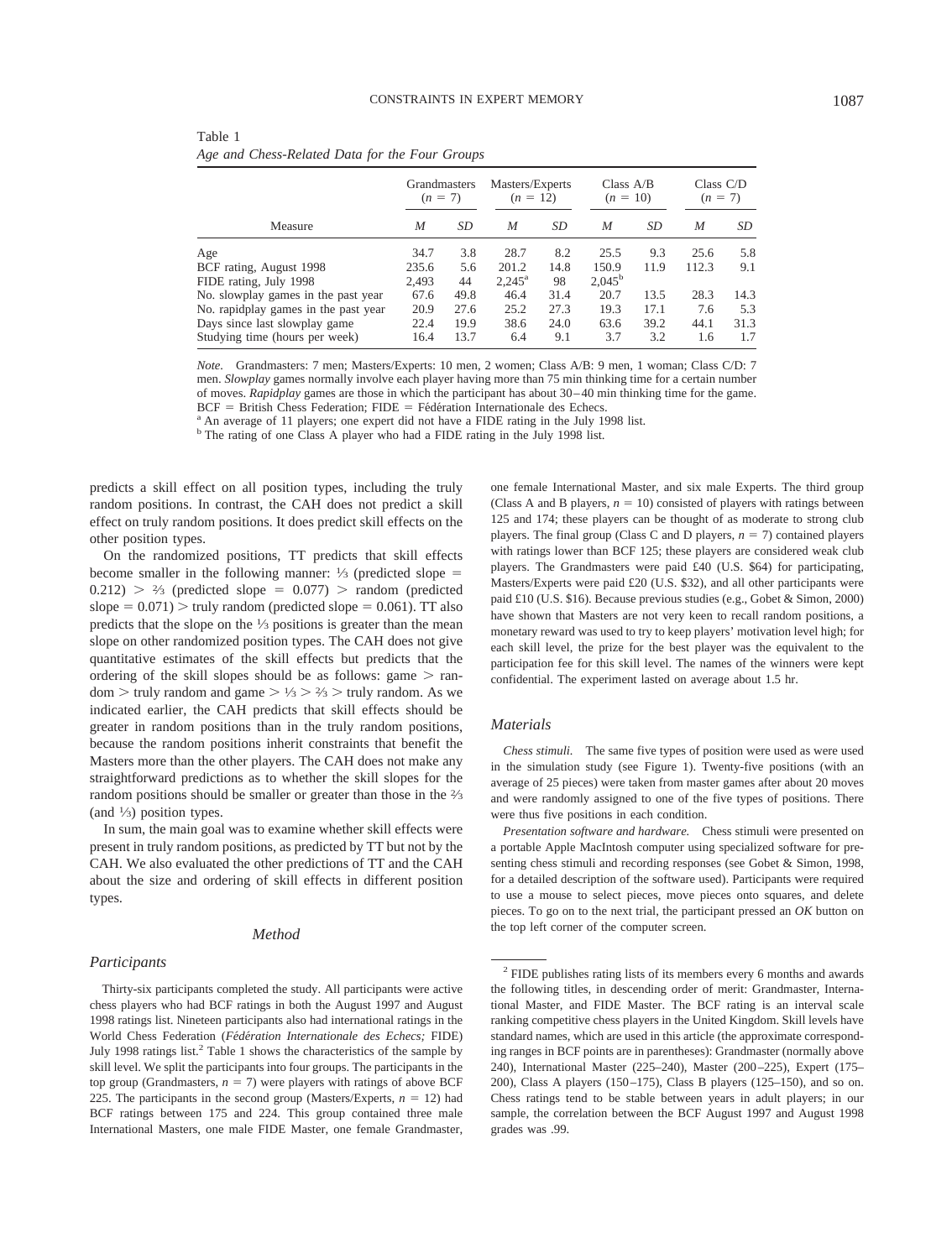*Chess questionnaire.* Participants completed a questionnaire assessing basic information on chess play in the past year, such as the number of tournament games played, the time since the last game played, and the average amount of time per week each player spent studying chess. Because some players report that they find it much easier to look at board positions (i.e., a position with pieces on a chess board) than chess diagrams (i.e., the representations used in this study), the questionnaire also contained the following question: "How easy do you find it to read chess positions presented in two dimensions (on a page or computer screen) compared with the three dimensional board positions?"

*Computer questionnaire.* Participants filled out a brief questionnaire assessing computer use in which they were asked to rate their abilities at using a computer mouse on a 7-point scale from 1 (*not skilled at all*) to 7 (*very skilled*).

*Motivation questions.* Participants were asked to rate their motivation to perform the task, their interest in the task, and their irritation with the task on 7-point Likert-type scales both after completing the game positions and after completing the random positions.

*Visual memory test.* All participants completed a test of visual memory (the Shape Memory Test from the Educational Testing Service [ETS] kit of factor-referenced cognitive tests; Ekstrom, French, Harman, & Derman, 1976). Ekstrom et al. reported that the cognitive tests within the ETS kit exhibited good to excellent internal reliability, generally in excess of 0.70 (when computed by calculating the split-half correlation and adjusting using the Spearman-Brown correction). Factor analyses indicated that the shape memory test loaded strongly onto a visual memory factor (Ekstrom et al., 1979).

#### *Procedure*

Participants first completed the chess and computer questionnaires, followed by the visual memory test.<sup>3</sup> Participants then completed a brief measure of competence at using the computer: The starting position was shown for 5 s on the computer screen, and participants were subsequently required to reconstruct it as quickly and as accurately as possible on an empty chess board. This was followed by the recall task. On each trial, a position was presented for 5 s. The screen was then blank for 2 s, and then an empty chess board appeared. The participants were instructed to try to recall the positions as completely and as accurately as possible. They had unlimited time to make their responses. The 20 random positions (four position types  $\times$  five stimuli) were first presented in a different random order for each participant. After participants completed the motivation questions, the five game positions were presented, also in a different random order for each participant, and participants completed the motivation questions once again. Participants had two practice trials on random positions and one practice trial on game positions.<sup>4</sup>

#### *Data Reduction and Analysis*

We used participants' ratings in the BCF August 1998 rating list as an index of chess skill, as this rating reflects performance in games most proximal to the completion of the experiment. We used Pearson's *r* to test the relationship between skill and recall on the position types. To obtain estimates of the skill slopes, we performed regressions in which recall performance (the dependent variable) was predicted from skill, age, and visual memory entered together (the independent variables). Age was entered into the models because research has shown age to be an important variable in chess memory (Charness, 1981a, 1981b) and because age could plausibly be related to recall on this task (Schulz & Salthouse, 1999), even under the relatively restricted range of the study sample (age range 18–47 years). In addition, controlling for age is particularly relevant in this study as age and chess skill were correlated in our sample  $(r = .38, p = .02)$ , with the better players being older. Thus, age effects could potentially reduce the size of the association between skill and recall performance; by including age in the regression models we were able to obtain estimates of skill slopes when statistically controlling for any effects of age. Visual memory performance was included in the regression models because general visual memory ability could plausibly be associated with both chess skill (e.g., Frydman & Lynn, 1992) and recall performance on this task (Waters et al., 2002), and so it is important to demonstrate that any relationship between chess skill and memory recall is independent of general visual memory ability. Indeed, controlling for general visual memory ability is particularly important in this study because TT predicts skill effects (of different magnitude) in all position types, thereby leaving no position type in the study to serve as a control for general visuospatial memory ability. Separate regressions were carried out for each position type. The unstandardized parameter estimate of the skill variable (BCF rating) provided our estimate of the skill slope, and the *p* value of this statistic determined whether it was significantly different from zero. To determine whether the skill slope on one position type was steeper than that on another position type, we tested Skill  $\times$  Position Type interactions in which position type was entered as a repeated measures variable with two levels. To compare the skill slope on the 1⁄3 positions with the mean on the other random positions, we used the helmert comparison option in SAS. Because the model makes directional and unambiguous predictions about recall performance on all conditions, we used one-tailed tests for all analyses of skill effects on recall; two-tailed tests were used for effects of age and visual memory on recall and for all other analyses.

#### *Results*

First, we examined the data on game and random positions; the recall percentages were 83.7 ( $SD = 14.4$ ), 61.3 ( $SD = 19.4$ ), 55.1  $(SD = 17.2)$ , and 40.1  $(SD = 10.1)$  on the game positions and 18.3  $(SD = 6.95)$ , 17.0  $(SD = 6.25)$ , 14.1  $(SD = 4.71)$ , and 12.3  $(SD = 6.95)$ 5.55) on the random positions for the Grandmasters, Masters/ Experts, Class A/B players, and Class C/D players, respectively. These values are typical of those that have been observed in the literature (e.g., Gobet & Simon, 1996b). As we expected, there was a strong correlation between skill and recall of game positions (*r* .68,  $p < .001$ , one-tailed). There was also a smaller, but reliable, correlation between skill and recall on the random positions  $(r =$ .36,  $p < .025$ , one-tailed). Thus, consistent with the prediction of the TT, the prediction of the CAH, and previous data (Gobet & Simon, 1996b), better players have better recall on the random positions even with presentation time as short as 5 s.

# *Are There Skill Effects in Recall of Truly Random Stimuli?*

Next, we focused on whether there were skill differences even on the truly random positions. Figure 2B shows recall as a function of group and position. Recall on the truly random stimuli was generally poor; the mean percentages were  $14.8$  ( $SD = 5.14$ ), 16.3  $(SD = 4.47)$ , 13.7  $(SD = 4.95)$ , and 12.0  $(SD = 2.68)$  from

<sup>3</sup> Details of administration and analysis of this test are presented in Waters, Gobet, and Leyden (2002).

<sup>4</sup> This experiment is part of a study in which both randomization and the location of pieces on squares (pieces on center of squares vs. pieces on the intersection of squares) were manipulated. Presentation of standard and intersection positions was blocked, and the order of presentation counterbalanced over participants. Here we report data from the standard positions; the results from intersection positions will be reported in a separate article.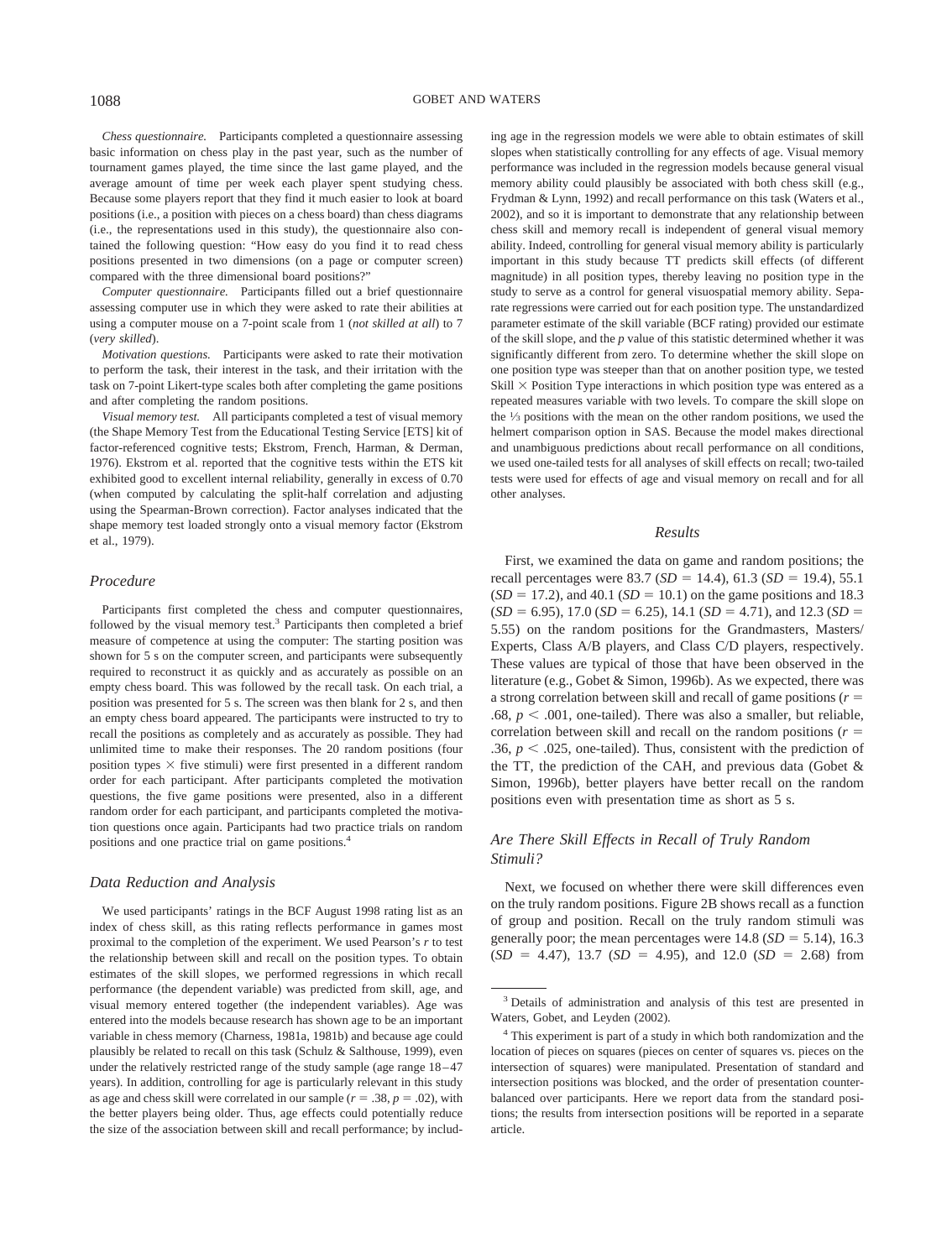stronger to weaker players. There was a small but reliable correlation between skill and recall on the truly random positions (*r* .34,  $p < .025$ , one-tailed).<sup>5</sup>

Table 2 shows the results of the multiple regression analyses for all five conditions. On the truly random positions, skill was a significant predictor of recall performance. The skill slope, indexed by the unstandardized parameter estimate, was 0.052 (*SE* 0.016), which compares to TT's prediction of 0.061. Thus, an increase of 100 BCF grading points (e.g., the difference between an average club player and a Grandmaster) yielded an increase of about 5.2% in recall, which corresponds to about 1.25 pieces. TT predicts that there is a linear relationship between skill and recall; consistent with this, a quadratic term for skill in a second block in the regression did not significantly improve prediction of recall  $(p = .19)$ . Table 2 also indicates that age is a predictor of recall on the truly random positions, with recall declining about 2.6% for each decade of life (age was not, however, univariately associated with recall performance on these positions:  $r = -.24$ ,  $p = .15$ ). Visual memory was not a predictor. None of the possible two-way interaction terms approached significance (all  $p_s > .37$ ).

We note that the relationship between skill and recall is a correlation and that the effect size is small. It is possible that other factors unrelated to knowledge of chess structure underlie this association. We considered four possible confounds.

*Better players have better visual memories in general.* There was no evidence for this explanation because there was no correlation between skill and performance on the visual memory task (Waters et al., 2002) and because performance on the visual memory task did not predict recall performance on these positions (see Table 2). In our sample, the visual memory test exhibited a split-half correlation of .76 when the Spearman-Brown correction is used, providing further evidence for the reliability of the measure.

*Better players were better at using the computer interface.* There was no evidence for this explanation because the better players reported being (nonsignificantly) less skilled at using the mouse  $(r = -.18, p = .28)$  and were (nonsignificantly) slower to manipulate the mouse in reconstructing the opening position  $(r =$  $-19$ ,  $p = 0.29$ . There was no correlation between chess skill and preference for viewing 3-D board positions versus 2-D positions  $(r = .01, p = .94)$ .

*Better players were more motivated to perform well.* The data showed that the better players reported trying (nonsignificantly) less hard  $(r = -.16, p = .34)$ , being marginally less interested  $(r = -.32, p = .054)$ , and being (nonsignificantly) more irritated  $(r = -.22, p = .19)$  by the random positions. Although these data refer to responses on all random conditions rather than just the truly random condition, it seems unlikely that different data would be obtained if effort, interest, and irritation responses had been elicited from just the truly random trials. Thus, differences in motivation are unlikely to underlie the skill effect on the truly random condition.

*Better players guess more, and their guesses are of higher quality.* Better players may be more willing to guess "blindly" when performing the task and gain a few extra pieces through pure guesswork. If participants make a lot of guesses, then we would expect them to show large numbers of errors of commission (i.e., incorrectly placed pieces). Table 3 shows that the better players (i.e., the Grandmasters and Masters/Experts) did not make many more errors of commission than did the weaker players.<sup>6</sup> The correlation between skill and number of errors of commission on the truly random condition was .03 ( $p = .87$ ).<sup>7</sup>

## *Skill Effects on 2⁄3 , Random, and Truly Random Positions*

Table 2 indicates that the skill slopes for the 2⁄3 condition (0.063), the random condition (0.059), and the truly random condition (0.052) follow the ordering predicted by TT. Statistical analyses indicated that the Position Type  $\times$  Skill interactions for the  $\frac{2}{3}$ -truly random comparison,  $F(1, 32) = 0.25$ ,  $p = .31$ , one-tailed, and the random–truly random comparison,  $F(1, 32)$  = 0.11,  $p = .37$ , one-tailed, did not approach significance.

#### *Skill Effects on 1⁄3 Positions*

Table 2 and Figure 2 indicate that the skill gradient was greater on the 1⁄3 condition than it was on other randomized positions. Statistical analysis confirmed that the skill slope on the  $\frac{1}{3}$  condition was greater than the mean slope on the other three conditions,  $F(1, 32) = 4.15$ ,  $p = .025$ , one-tailed.

We noted that the skill slopes on the randomized conditions tended to be less steep than those predicted by TT, particularly in the  $\frac{1}{3}$  condition (humans, slope = 0.110, *SE* = 0.033 vs. TT, slope  $= 0.216$ , *SE*  $= 0.058$ ). As indicated in Figure 2, the Grandmasters did not perform as well on these positions as TT had predicted (Grandmasters,  $M = 28.1$ ,  $SE = 4.1$  vs. TT,  $M = 53.0$ ). It is possible that the stronger human players adopted strategies on the random positions that hindered recall performance on the 1⁄3

<sup>7</sup> Pure guessing is unlikely to greatly improve recall on the truly random positions. We simulated the effects of guessing by determining the amount of pieces that would be "recalled" correctly through two guessing methods: guessing from the legal distribution of chess pieces at the beginning of a game (i.e., one white king, one white queen, eight white pawns, etc.) and guessing from a rectangular distribution. The estimates were based on 1,000 positions with an average of 24.6 pieces. Both methods showed that putting down 32 pieces on each truly random position would yield one piece correct and that putting down 10 pieces gives an expected yield of 1⁄3 of a piece correct. Of course, the kind of guessing that participants will use in the recall task is likely to be more sophisticated than pure guesswork. As an a example of this, one Grandmaster verbalized after one random trial that he knew there was not a knight in the position. He was not sure what there was, but he was sure there was not a knight. If he were then to guess, he could use his knowledge of the absence of a knight to constrain his response, and so this would not represent pure guesswork. Thus, better players' "guesses" may be of higher quality than weaker players', which may be partially explained by the larger chunks they can access (see Gobet & Simon, 2000). However, an investigation of this issue was beyond the scope of the present study.

<sup>&</sup>lt;sup>5</sup> The correlation between skill and recall for the  $\frac{2}{3}$  condition was  $r =$ .33,  $p < .05$ , one-tailed. For the  $\frac{1}{3}$  condition, the correlation was  $r = .46$ ,  $p < .005$ , one-tailed.

<sup>6</sup> The large means and standard deviations for the errors of commission in the truly random condition in Table 3 were caused by a few participants who appeared to guess prolifically; 7 participants placed at least five more incorrect pieces than correct pieces (on average) on this condition. These participants ( $n = 7$ ,  $M = 13.6\%$ ,  $SD = 6.4$ ) did not perform better on the truly random position types than did the nonguessers ( $n = 29$ ,  $M = 14.6\%$ ,  $SD = 4.1\%$ ), despite having (nonsignificantly) higher ratings (guessers,  $M = 186.9$ ,  $SD = 36.4$  vs. nonguessers,  $M = 174.1$ ,  $SD = 47.3$ ).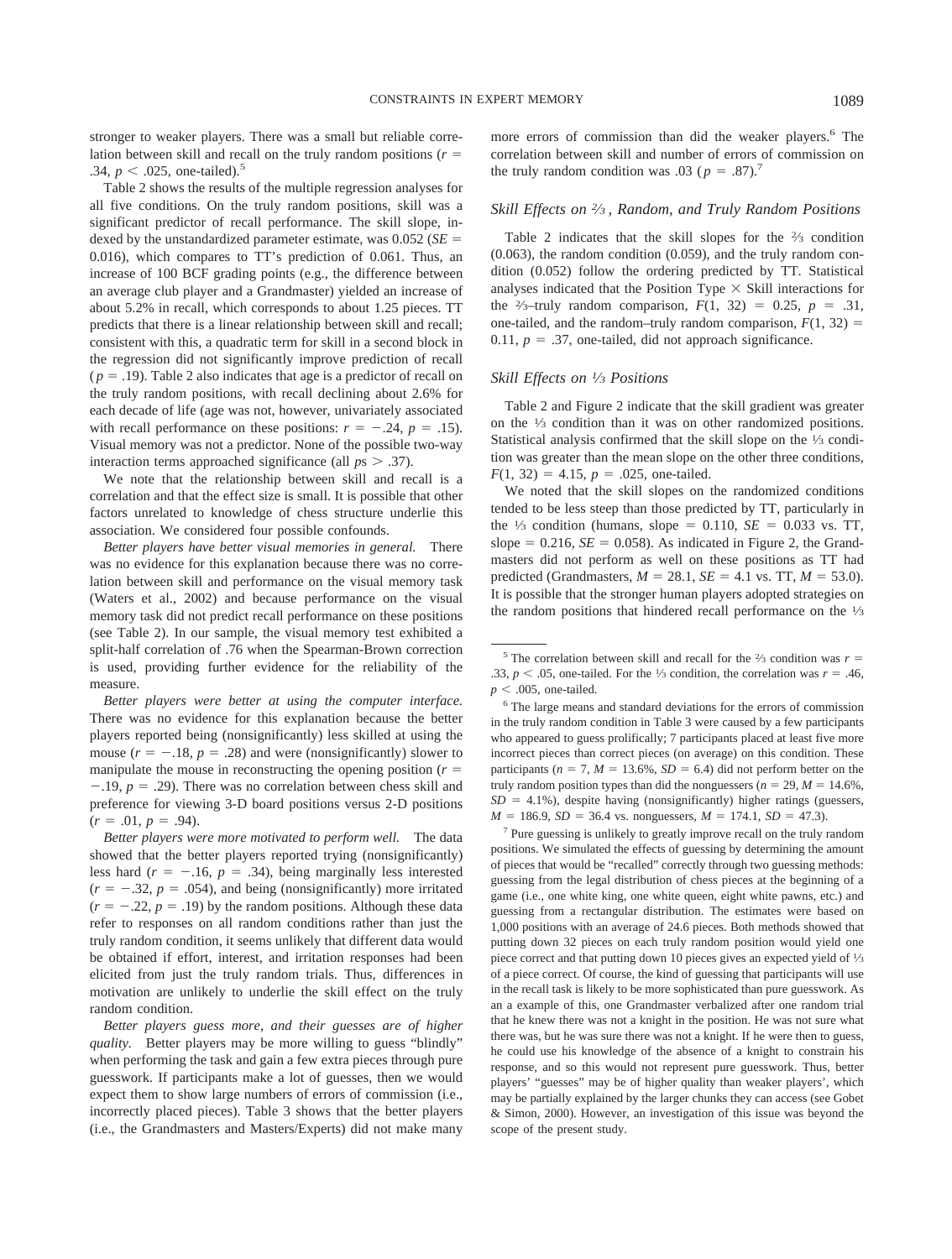|               |           | <b>BCF</b> rating |       | Age       |      | Visual memory |      |  |
|---------------|-----------|-------------------|-------|-----------|------|---------------|------|--|
| Position type | $R^2(96)$ | h                 | SE    | h         | SE   | h             | SЕ   |  |
| Game          | 50        | $0.35 +$          | 0.063 | $-0.50$   | 0.37 | $-0.45$       | 0.40 |  |
| $\frac{1}{3}$ | 31        | $0.11 + 1$        | 0.033 | $-0.22$   | 0.19 | 0.33          | 0.21 |  |
| 2/3           | 26        | $0.063\dagger$    | 0.022 | $-0.29*$  | 0.13 | 0.09          | 0.14 |  |
| Random        | 17        | $0.059\dagger$    | 0.023 | $-0.16$   | 0.14 | $-0.09$       | 0.15 |  |
| Truly random  | 28        | $0.052 +$         | 0.016 | $-0.26**$ | 0.09 | $-0.06$       | 0.10 |  |

Table 2 *Results of Multiple Regression Analyses in Which Skill, Age, and Visual Memory Are Entered Together in One Block*

*Note.* For each position type, a regression was performed by entering British Chess Federation (BCF) rating, age, and visual memory into the same block. On the 3⁄3 positions, an increase in 100 BCF points yields about a 5.2% increase in recall.  $\frac{1}{3}$  = one-third truly random;  $\frac{2}{3}$  = two-thirds truly random.

 $* p < .05$ , two-tailed.  $* p < .01$ , two-tailed.  $\dagger p < .01$ , one-tailed.  $\dagger \dagger p < .005$ , one-tailed.

positions. For example, some players reported that they just concentrated on a small part of the board (e.g., the first row or a quadrant of the board) on the nongame positions and just tried to remember the pieces in these areas. We tested the effect of this strategy on TT's performance by running simulations on which TT fixated only two rows on the board. As we expected, this strategy had the effect of decreasing recall performance on the  $\frac{1}{3}$ ,  $\frac{2}{3}$ , random, and truly random positions, and the resulting skill slopes more closely matched the human skill slopes. Because we did not formally assess the strategies that participants adopted, we were unable to carry out more detailed simulations on this issue.

#### *Overall Fit Between Model and Data*

Figure 3 shows the fit between the predicted scores and the human observed scores for the 20 data points (4 skill levels  $\times$  5 position types). The model captures the human data well  $(r^2 =$ .889,  $p < .001$ , RMSD = 6.71) with respect to both the overall trend and the absolute values. The main deviations occur on the 1⁄3 positions, where—as discussed above—the model overestimates the human data (on average, by 12.1%), and on the truly random positions, where the model underestimates the human data (on average, by 3.7%). One should note also that the variability of the human data, and in particular of the model, is low. The fit remains good when the data from the game positions, which were used to match the model with the human data, are excluded from analyses  $(r^2 = .885, p < .001, RMSD = 7.21).$ 

The main finding from the experiment was that there was a small, but reliable, skill effect on the truly random positions. There was no evidence that this association was driven by any confounding variable. Thus, the prediction of TT was upheld, and the prediction of the CAH refuted.

*Discussion*

TT's prediction that the skill slope on the 1⁄3 condition should be greater than the slope on the other random positions was also upheld. We also note that the skill slopes on the  $\frac{2}{3}$ , random, and truly random conditions did not reliably differ, as was observed in the simulations. Although the experiment may have had insufficient power to detect differences in skill slopes on these conditions, the parameter estimates presented in Table 2 tend to argue against a real interaction in the population. In general, the overall fit between TT and the human data was good. As noted earlier, we used the same version of CHREST as that used by Gobet and Simon (2000) to simulate the role of presentation time on memory recall, with no free parameter adjusted to fit the human data. Hence, the correspondence between model and data supports the chunking mechanisms embodied in CHREST.

The CAH's predictions concerning the relative sizes of skill effects (game  $>$  random  $>$  truly random, and game  $> 1/3 > 2/3$ ) truly random) were all upheld. Skill effects were greater in stimuli with more constraint. The CAH would have received further support if the skill slopes on the random stimuli had been significantly greater than those on the truly random stimuli, and if the

|--|--|

|  |  |  |  |  | Mean Numbers of Errors of Commission by Position Type |  |  |  |
|--|--|--|--|--|-------------------------------------------------------|--|--|--|
|--|--|--|--|--|-------------------------------------------------------|--|--|--|

|               |      | Grandmasters<br>$(n = 7)$ |      | Masters/Experts<br>$(n = 12)$ | Class $A/B$ | $(n = 10)$ | Class $C/D$<br>$(n = 7)$ |      |
|---------------|------|---------------------------|------|-------------------------------|-------------|------------|--------------------------|------|
| Position type | M    | SD                        | M    | SD                            | M           | SD         | M                        | SD.  |
| Game          | 2.43 | 2.37                      | 4.48 | 3.22                          | 4.34        | 2.78       | 3.94                     | 3.08 |
| 1/3           | 4.00 | 4.44                      | 2.55 | 4.24                          | 4.44        | 4.83       | 2.40                     | 2.61 |
| 2/3           | 4.40 | 5.85                      | 3.15 | 4.82                          | 5.70        | 6.78       | 2.69                     | 2.67 |
| Random        | 4.31 | 5.07                      | 3.15 | 4.09                          | 5.98        | 6.71       | 3.17                     | 1.93 |
| Truly random  | 6.14 | 7.75                      | 3.28 | 4.51                          | 6.04        | 7.47       | 2.91                     | 2.00 |

*Note.* Errors of commission = pieces placed incorrectly.  $\frac{1}{3}$  = one-third truly random;  $\frac{2}{3}$  = two-thirds truly random.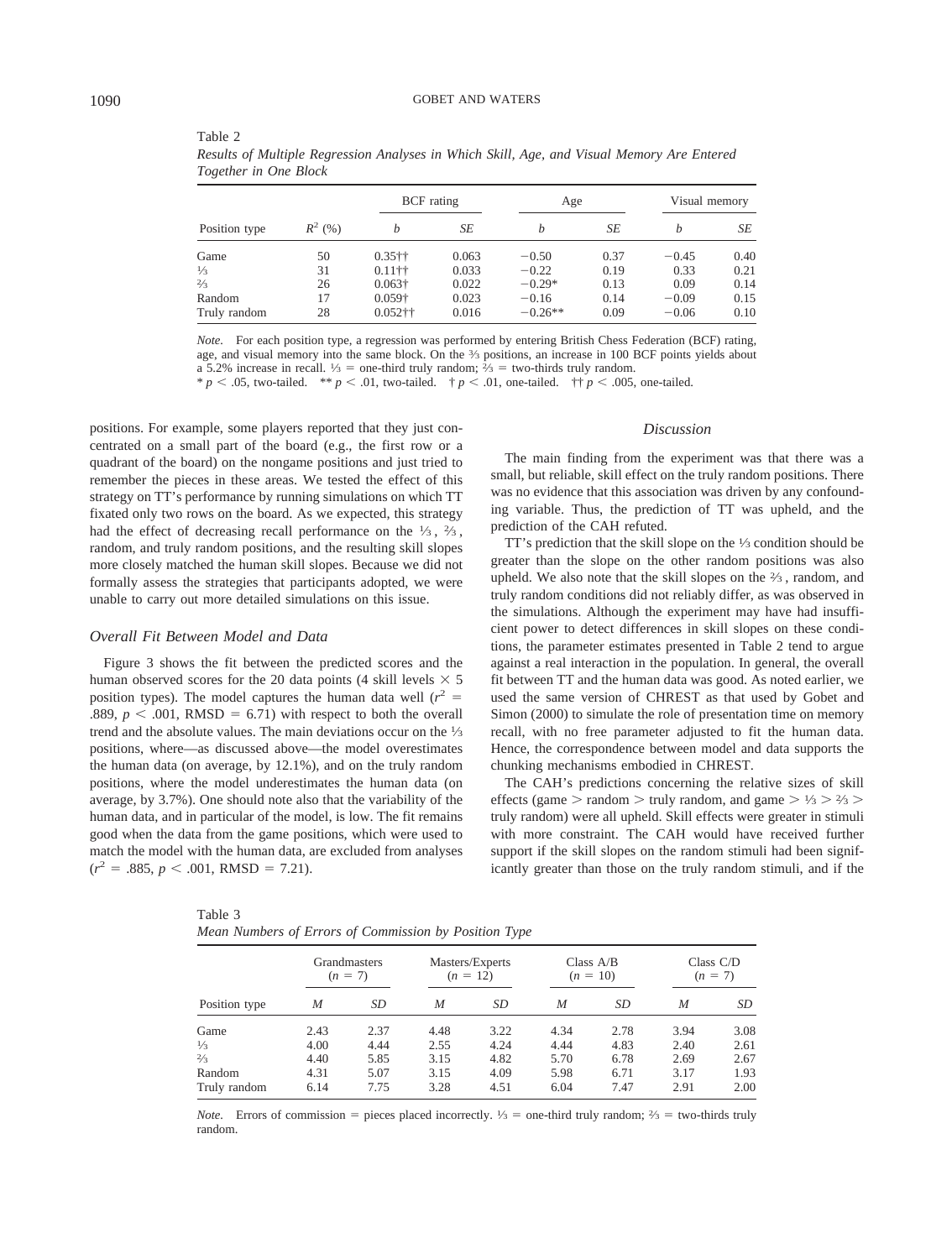

*Figure 3.* Predicted (*x*-axis) and observed (*y*-axis) percentage recall on the different conditions. The vertical error bars indicate the standard errors of the mean for the human data. The standard errors of the mean for the model (not shown in the graph) are all less than 1%.

skill slopes on the 2⁄3 stimuli had been significantly greater than those on the truly random stimuli, because the CAH predicts that "the more constraint available, the greater the expertise advantage can be" (Vicente & Wang, 1998, p. 36). However, as noted above, the experiment may have had insufficient power to detect these differences.

A secondary finding of the study was that age was associated with recall performance on the truly random positions (when controlling for the effects of skill), with younger participants recalling more pieces than their older counterparts. The significance of this finding for the theoretical mechanisms described in TT or the CAH is unclear, but it may suggest that recall performance on these taxing stimuli is facilitated by strategic flexibility or some other domain-general ability that may favor the young. Whatever the explanation, given that domain-specific knowledge and domain-general abilities may jointly underlie recall performance on the randomized stimuli, the finding underscores the importance of examining the effects of subject variables such as age in this paradigm.

The experiment also brought to light the role of strategic processes on recall performance. As noted earlier, some players reported using a limited fixation strategy when responding to the randomized positions, presumably as a cognitive coping strategy. It seems possible that chess players can use multiple processes to encode the randomized stimuli, with the task conditions influencing which process is recruited at any given time. Thus, a Master may process a truly random position differently when it is embedded in a sequence of game positions compared with when it is presented with other truly random positions.

The study had a number of limitations that should be addressed in future research. It would have benefited from having a larger sample size in order to derive point estimates for the skill slopes with smaller standard errors. As noted above, strategic factors may have influenced scanning and recall of the randomized positions; these strategies could be more fully assessed by eye-movement recordings as well as by postexperiment interviews or questionnaires so that their influence can be further evaluated. Finally, these strategic factors may have had a different impact if the presentation of the randomized positions had been blocked by position type; this could be evaluated in future studies.

## General Discussion

Our goal in this study was to test a number of predictions of two theories of expert memory—the CAH and TT—on the recall of randomized chess positions. In particular, our simulation study showed that TT predicts an expertise effect on the truly random positions, whereas Vicente and Wang (1998) noted that the CAH predicts no expertise effect on these stimuli. Our human study showed that stronger human players did recall truly random positions reliably better than weaker players, thereby supporting the prediction of TT. Both the CAH and TT make a number of correct predictions about the ordering of expertise effects over the different conditions, although TT overpredicted the expertise effect on the  $\frac{1}{3}$  positions. In sum, there was support for both theories of expert memory, although TT's prediction prevailed in the truly random condition.

Following Vicente and Wang, we defined the types of random positions by the algorithm that created the material. As can be seen in Figure 1 and Appendix B, this algorithm produced stimuli that violate the most basic board level constraints. Put another way, there is nothing about the statistical properties of the truly random stimuli that should give Masters an advantage over weaker players. Thus, Vicente and Wang explicitly stated that the CAH predicts no skill effect on truly random positions constructed like those in our study.

Now that a positive association between skill and recall on the truly random stimuli has been demonstrated, it may be tempting for proponents of the CAH to reconsider how the CAH might be able to accommodate this new finding. For example, as noted earlier, the lowest level for the abstraction hierarchy for chess includes the physical appearance of the board and pieces (Vicente & Wang, 1998, p. 56, Table A2). Because we used conventional representations for boards and pieces, it could be argued that there are appearance-related constraints in the truly random stimuli that can be exploited by experts to aid recall (Vicente, 2000). However, we would assume that these appearance-related constraints are of equal value to the weaker players, who—like the Masters—have presumably only experienced chess environments containing conventional boards and pieces. In lay terms, both Masters and weaker players play chess using chess pieces and chess boards that look the same. Given that the chess environments of stronger and weaker players do not differ at the level of physical appearance, the better players should not gain any differential benefit from appearance-related constraint.

TT predicts a skill effect on both the random and the truly random stimuli because low-level patterns arise by chance in these stimuli, and these patterns facilitate recall in the larger nets. Thus, it could be argued that constraints can also appear by chance and that the truly random stimuli can contain constraints that are exploitable by the experts. But there is no reason to suppose that the algorithm that generates the truly random stimuli will produce stimuli that contain constraints of more benefit to the Masters (compared with the weaker players). In general, the probability of producing a stimulus with even the most board-basic chess constraint (two kings of opposite colors) is small: We have computed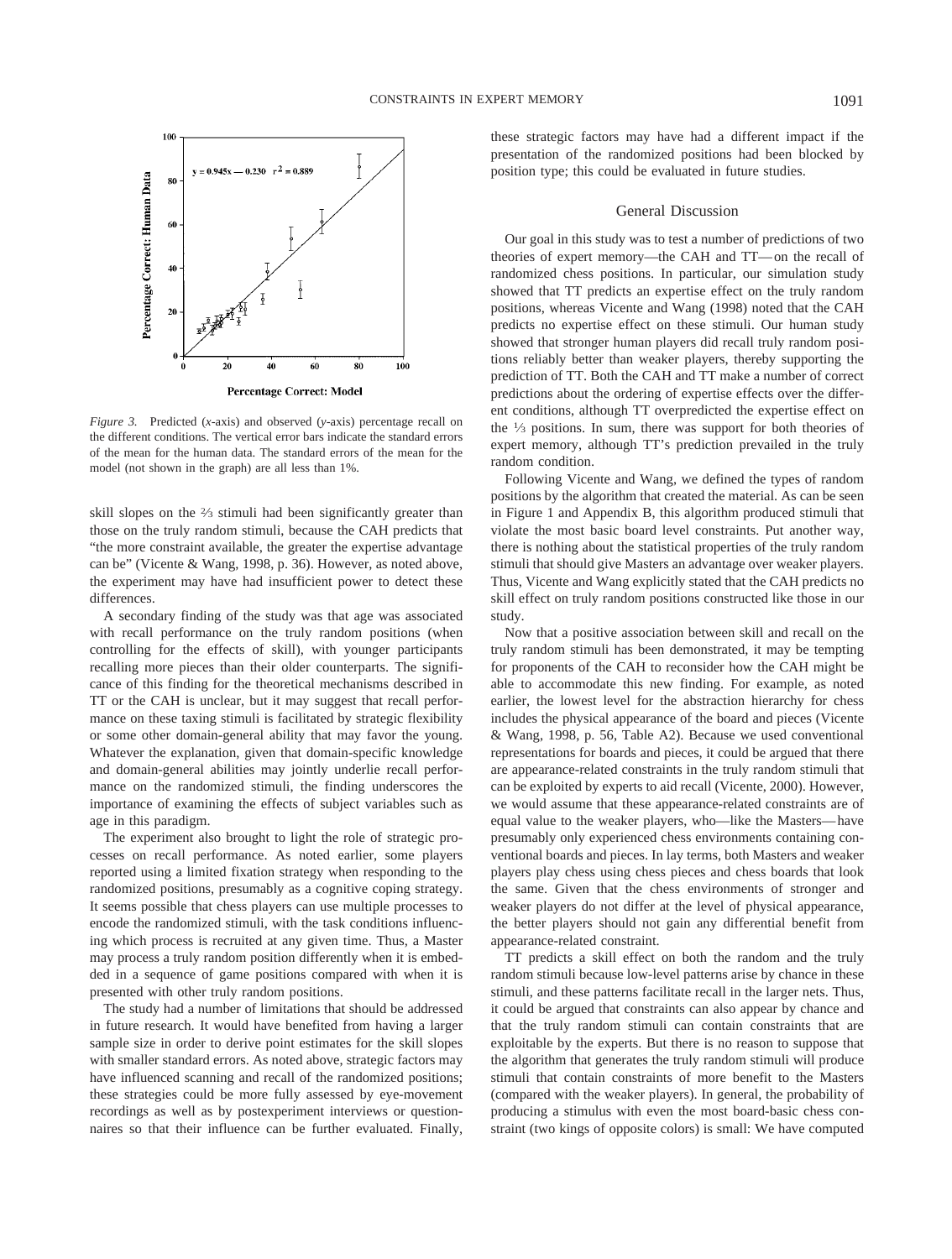that only 1 of 34 truly random positions will have this property. But it is not clear that this board-level constraint would differentially benefit the Masters because this constraint is always present in the chess environments of both stronger and weaker players. In general, for the CAH to predict an expertise effect on randomized stimuli in a straightforward manner, there need to be constraints in the test stimuli that reflect the statistical properties of the Masterlevel chess environments. This is the case for the random positions, because these positions contain the distribution of pieces from Master-level games. It is also true for the 2⁄3 positions, because some of the pieces and their location derive from Masterlevel games. But there is no reason to suppose that there are constraints in the truly random stimuli that reflect the statistical properties of the chess environments of Master-level players, and thus the CAH—as indicated by Vicente and Wang (1998)—does not predict an expertise effect in this condition.

In sum, we have new evidence that in chess—the domain Vicente and Wang use most often to support the CAH (in 6 of the 10 experiments they review)—the CAH does not do better in explaining skill effects in recall than does one process theory, TT. We acknowledge that this study examined expert memory in only a relatively narrow range of conditions and in only one domain. We also accept that TT did not predict expertise effects perfectly and that many of the CAH's ordinal predictions were supported. Nonetheless, our findings seem of interest given Vicente and Wang's (1998) claim that process theories "cannot provide an adequate theoretical explanation for expertise effects in memory recall for the considerable number of domains in which memory recall is a contrived task" (pp. 34–35).

The theoretical explanation for recall on this contrived task invokes several mechanisms. First, by learning chunks and templates, CHREST captures regularities in the environment. Second, templates are necessary to explain the huge skill superiority on the game positions, and to some extent on the 1⁄3 positions, over the other types of positions. Third, attentional mechanisms are important, as was shown by the simulations of the  $\frac{1}{3}$  positions. Finally, a limited visual STM is necessary to account for most of the simulations; with an unlimited capacity, little skill effect would be found as the information about individual pieces could simply be stored in STM. Thus, through a variety of cognitive mechanisms, CHREST provides an adequate theoretical explanation for expert recall on a contrived task.

Nonetheless, we recognize that cognitive mechanisms distinct from those proposed in this article may mediate the skill effects observed in this study. For example, Masters may be faster at encoding the features necessary to identify the symbols for pieces. Thus, a faster piece detector or a piece detector that operates in parallel over a larger visual field could conceivably contribute to skill effects on the randomized stimuli. (Simulation studies in TT in which encoding time is manipulated across skill levels could help determine the impact of this low-level mechanism.) One should note also that chess skill itself explained only a modest amount of variance in the recall of truly random positions (around 10%); presumably there are (as-yet-undiscovered) domain-general factors that are associated with recall on these positions. For example, participants may use an assortment of strategies during the performance of the task (e.g., Siegler, 1999), particularly under the more taxing random conditions, and individual differences in strategy use may plausibly explain some of the variance in recall. Further work is required to more fully understand the multiplicity of mechanisms—both domain specific and domain general—that underlie recall performance on the randomized chess positions.

It is important to recognize that the ultimate goal of TT, within the chess domain, is to model human chess play. Our underlying assumption is that pattern recognition is the key process underlying chess skill. The critical idea is that TT learns patterns (chunks) not with the explicit goal of excelling in memory experiments but to use them as conditions of productions that may be useful later in playing chess (e.g., Gobet & Jansen, 1994). As with the chunking theory, expert performance in recall tasks is a side effect of acquiring goal-oriented knowledge for performing a task at a high level. That is, the chunks are an invaluable, if inadvertent, aid to performance in the recall task (Simon & Gobet, 2000).

When comparing the CAH and TT, it is important for one to distinguish between the process–product and the formal–informal dimensions, which are orthogonal. The CAH is clearly a product theory, and the TT is clearly a process theory. TT, implemented as a computer program, is a formal theory. Its implementation, CHREST, makes quantitative predictions, sometimes about small differences, which is certainly preferable to making predictions about ordering—the most informal models can do (cf. Grant, 1962; Meehl, 1967). The CAH is mostly formulated informally, except for the DUal REservoir System Simulation program, which specifies an abstraction hierarchy for thermal hydraulic process (Vicente & Wang, 1998, p. 53–55). In this case, the hierarchy allows more powerful predictions than do the informal hierarchies proposed in other domains such as chess. In particular, it is possible to manipulate several constraints in parallel and to make quantitative predictions. Thus, the desirability for formal theories applies both for process and product approaches.

In the same way in which the CAH can be used both formally and informally, TT can be applied to tasks even when no simulations are available. When used as a verbal theory, the EPAM family of models, of which TT is a member, can be shown to account for a large amount of data in other domains of expertise (cf. Simon & Gobet, 2000), including domains in which memory recall is a contrived task. That said, given that TT is a process theory, it is ultimately optimal to construct computational models for all of the other domains in order to derive quantitative predictions in these other domains (Vicente, 2000). Indeed, the scope of CHREST is being extended to language acquisition, memory for computer programs, and physics expertise (Gobet et al., 2001).

In sum, despite the wealth of recent theoretical articles on the nature of expert memory (e.g., Ericsson et al., 2000; Simon & Gobet, 2000; Vicente, 2000; Vicente & Wang, 1998), to the best of our knowledge this is the first study to undertake a detailed empirical analysis of the relative merits of the CAH and TT. Our data suggest that a process theory makes a number of correct predictions for expert recall in chess. Thus, although much further testing is required, process theories may be able to provide an adequate theoretical explanation for expert memory in contrived tasks.

#### References

- Anderson, J. R. (1990). *The adaptive character of thought.* Hillsdale, NJ: Erlbaum.
- Anderson, J. R., & Bower, G. H. (1973). *Human associative memory.* Washington, DC: Winston.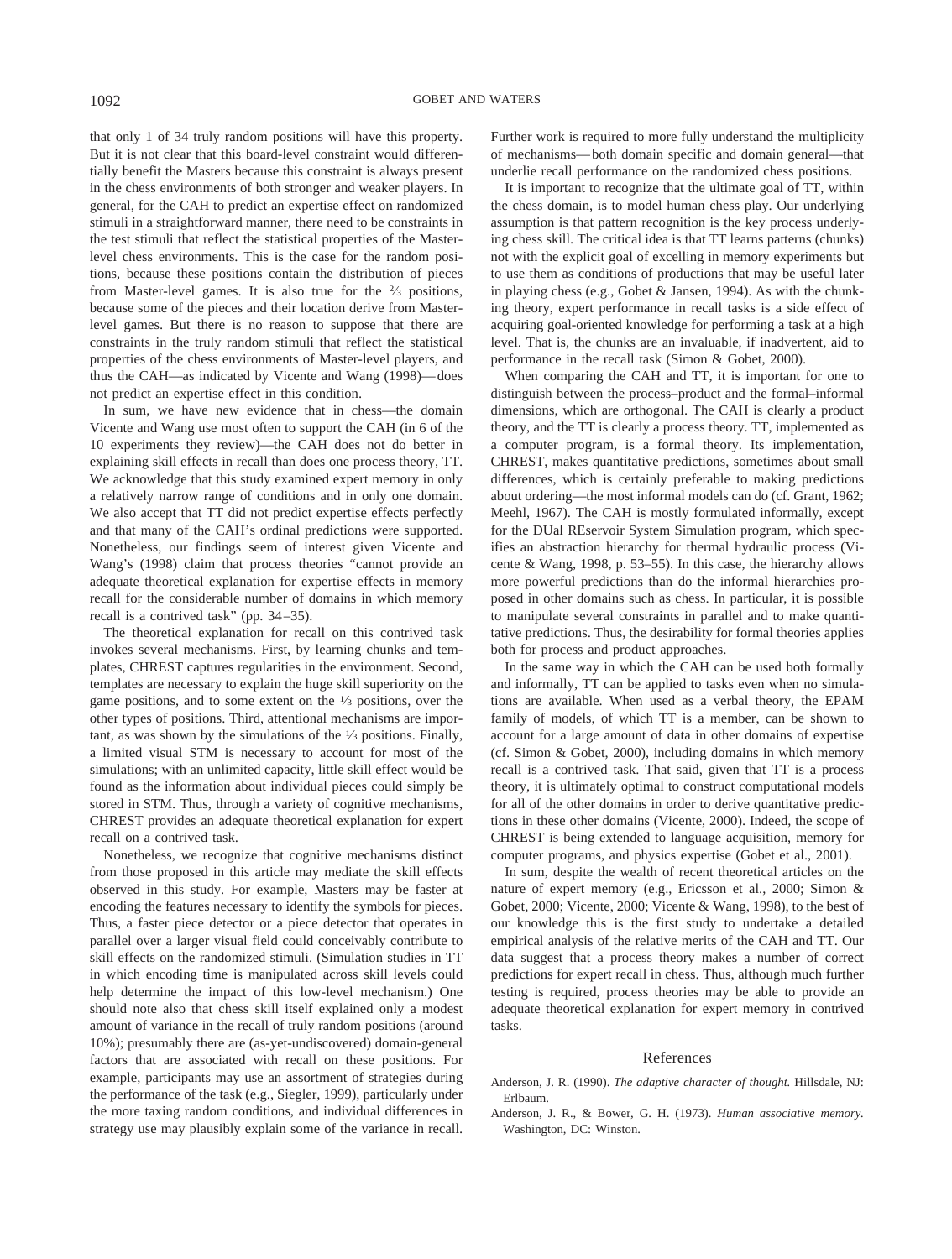- Brunswik, E. (1956). *Perception and the representative design of psychological experiments* (2nd ed.). Berkeley: University of California Press.
- Charness, N. (1976). Memory for chess positions: Resistance to interference. *Journal of Experimental Psychology: Human Learning and Memory, 2,* 641–653.
- Charness, N. (1981a). Search in chess: Age and skill differences. *Journal of Experimental Psychology: Human Perception and Performance, 2,* 467–476.
- Charness, N. (1981b). Visual short-term memory and aging in chess players. *Journal of Gerontology, 36,* 615–619.
- Chase, W. G., & Ericsson, K. A. (1982). Skill and working memory. In G. H. Bower (Ed.), *The psychology of learning and motivation* (Vol. 16, pp. 1–58). New York: Academic Press.
- Cooke, N. J., Atlas, R. S., Lane, D. M., & Berger, R. C. (1993). The role of high-level knowledge in memory for chess positions. *American Journal of Psychology, 106,* 321–351.
- de Groot, A. D. (1978). *Thought and choice in chess* (G. W. Baylor, Trans.). The Hague, the Netherlands: Mouton Publishers. (Original work published 1946)
- de Groot, A. D., & Gobet, F. (1996). *Perception and memory in chess. Studies in the heuristics of the professional eye.* Assen, the Netherlands: Van Gorcum.
- Ekstrom, R. B., French, J. W., & Harman, H. H. (1979). Cognitive factors: Their identification and replication. *Multivariate Behavioral Research Monographs, 79*(2).
- Ekstrom, R. B., French, J. W., Harman, H. H., & Derman, D. (1976). *Kit of factor-referenced cognitive tests.* Princeton, NJ: Educational Testing Service.
- Ericsson, K. A. (Ed.). (1996). *The road to excellence: The acquisition of expert performance in the arts and sciences, sports, and games.* Mahwah, NJ: Erlbaum.
- Ericsson, K. A., & Kintsch, W. (1995). Long-term working memory. *Psychological Review, 102,* 211–245.
- Ericsson, K. A., Patel, V. L., & Kintsch, W. (2000). How experts' adaptations to representative task demands account for the expertise effect in memory recall: Comment on Vicente and Wang (1998). *Psychological Review, 107,* 578–592.
- Ericsson, K. A., & Staszewski, J. J. (1989). Skilled memory and expertise: Mechanisms of exceptional performance. In D. Klahr & K. Kotovsky (Eds.), *Complex information processing: The impact of Herbert A. Simon* (pp. 253–267). Hillsdale, NJ: Erlbaum.
- Feigenbaum, E. A., & Simon, H. A. (1984). EPAM-like models of recognition and learning. *Cognitive Science, 8,* 305–336.
- Frydman, M., & Lynn, R. (1992). The general intelligence and spatial abilities of gifted young Belgian chess players. *British Journal of Psychology, 83,* 233–235.
- Gibson, E. J. (1969). *Principles of perceptual learning and development.* New York: Appleton-Century-Crofts.
- Gibson, J. J. (1966). *The senses considered as perceptual systems.* Boston: Houghton Mifflin.
- Gobet, F. (1993). *Les mémoires d'un joueur d'échecs* [Chess players' memories]. Fribourg, Switzerland: Editions Universitaires.
- Gobet, F. (1997). Roles of pattern recognition and search in expert problem solving. *Thinking and Reasoning, 3,* 291–313.
- Gobet, F. (1998). Expert memory: Comparison of four theories. *Cognition, 66,* 115–152.
- Gobet, F., & Jansen, P. (1994). Towards a chess program based on a model of human memory. In H. J. van den Herik, I. S. Herschberg, &

J. W. H. M. Uiterwijk (Eds.), *Advances in Computer Chess 7* (pp. 398–403). Maastricht, the Netherlands: University of Limburg Press.

- Gobet, F., Lane, P. C., Croker, S., Cheng, P. C., Jones, G., Oliver, I., & Pine, J. M. (2001). Chunking mechanisms in human learning. *Trends in Cognitive Sciences, 5,* 236–243.
- Gobet, F., & Simon, H. A. (1996a). Recall of random and distorted positions: Implications for the theory of expertise. *Memory & Cognition, 24,* 493–503.
- Gobet, F., & Simon, H. A. (1996b). Recall of rapidly presented random chess positions is a function of skill. *Psychonomic Bulletin & Review, 3,* 159–163.
- Gobet, F., & Simon, H. A. (1996c). Templates in chess memory: A mechanism for recalling several boards. *Cognitive Psychology, 31,*  $1 - 40.$
- Gobet, F., & Simon, H. A. (1998). Expert chess memory: Revisiting the chunking hypothesis. *Memory, 6,* 225–255.
- Gobet, F., & Simon, H. A. (2000). Five seconds or sixty? Presentation time in expert memory. *Cognitive Science, 24,* 651–682.
- Grant, D. A. (1962). Testing the null hypothesis and the strategy and tactics of investigating theoretical models. *Psychology Review, 69,* 54–61.
- Holding, D. H. (1985). *The psychology of chess skill.* Hillsdale, NJ: Erlbaum.
- Meehl, P. E. (1967). Theory testing in psychology and physics: A methodological paradox. *Philosophy of Science, 34,* 103–115.
- Newell, A. (1990). *Unified theories of cognition.* Cambridge, MA: Harvard University Press.
- Newell, A., & Simon, H. A. (1972). *Human problem solving.* Englewood Cliffs, NJ: Prentice Hall.
- Piaget, J. (1954). *The construction of reality in the child.* New York: Basic Books.
- Rasmussen, J. (1985). The role of hierarchical knowledge representation in decision making and system management. *IEEE Transactions on Systems, Man, and Cybernetics, SMC-15,* 234–243.
- Richman, H. B., & Simon, H. A. (1989). Context effects in letter perception: Comparison of two theories. *Psychological Review, 96,* 417–432.
- Richman, H. B., Staszewski, J. J., & Simon, H. A. (1995). Simulation of expert memory using EPAM IV. *Psychological Review, 102,* 305–330.
- Schulz, R., & Salthouse, T. A. (1999). *Adult development and aging: Myths and emerging realities* (3rd ed.). Upper Saddle River, NJ: Prentice Hall.
- Siegler, R. S. (1999). Strategic development. *Trends in Cognitive Sciences, 3,* 430–435.
- Simon, H. A. (1969). *The sciences of the artificial.* Cambridge, MA: MIT Press.
- Simon, H. A., & Chase, W. G. (1973). Skill in chess. *American Scientist, 61,* 394–403.
- Simon, H. A., & Gilmartin, K. J. (1973). A simulation of memory for chess positions. *Cognitive Psychology, 5,* 29–46.
- Simon, H. A., & Gobet, F. (2000). Expertise effects in memory recall: Comment on Vicente and Wang (1998). *Psychological Review, 107,* 593–600.
- Vicente, K. J. (2000). Revisiting the Constraint Attunement Hypothesis: A reply to Ericsson, Patel, and Kintsch (2000), and Simon and Gobet (2000). *Psychological Review, 107,* 601–608.
- Vicente, K. J., & Wang, J. H. (1998). An ecological theory of expertise effects in memory recall. *Psychological Review, 105,* 33–57.
- Waters, A. J., Gobet, F., & Leyden, G. (2002). Visuo-spatial abilities in chess players. *British Journal of Psychology, 93,* 557–565.

(*Appendix follows*)